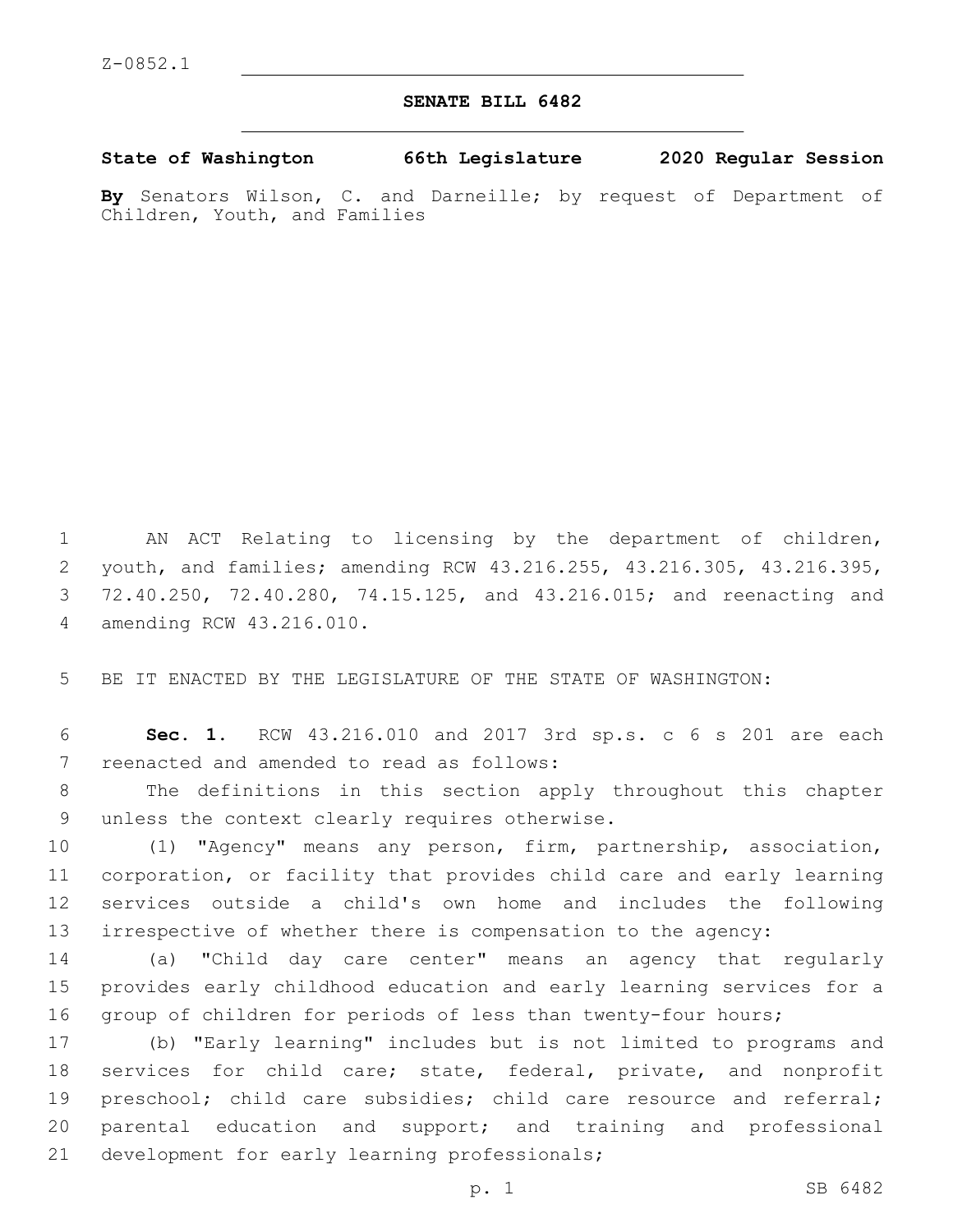(c) "Family day care provider" means a child care provider who regularly provides early childhood education and early learning services for not more than twelve children in the provider's home in 4 the family living quarters;

 (d) "Nongovernmental private-public partnership" means an entity registered as a nonprofit corporation in Washington state with a primary focus on early learning, school readiness, and parental support, and an ability to raise a minimum of five million dollars in 9 contributions;

 (e) "Service provider" means the entity that operates a community 11 facility.

(2) "Agency" does not include the following:12

(a) Persons related to the child in the following ways:

 (i) Any blood relative, including those of half-blood, and including first cousins, nephews or nieces, and persons of preceding 16 generations as denoted by prefixes of grand, great, or great-great;

(ii) Stepfather, stepmother, stepbrother, and stepsister;

 (iii) A person who legally adopts a child or the child's parent as well as the natural and other legally adopted children of such persons, and other relatives of the adoptive parents in accordance 21 with state law; or

 (iv) Spouses of any persons named in (a)(i), (ii), or (iii) of this subsection, even after the marriage is terminated;

(b) Persons who are legal guardians of the child;

 (c) Persons who care for a neighbor's or friend's child or children, with or without compensation, where the person providing care for periods of less than twenty-four hours does not conduct such activity on an ongoing, regularly scheduled basis for the purpose of engaging in business, which includes, but is not limited to, 30 advertising such care;

 (d) Parents on a mutually cooperative basis exchange care of one 32 another's children;

 (e) Nursery schools that are engaged primarily in early childhood education with preschool children and in which no child is enrolled 35 on a regular basis for more than four hours per day;

 (f) Schools, including boarding schools, that are engaged primarily in education, operate on a definite school year schedule, follow a stated academic curriculum, and accept only school age 39 children;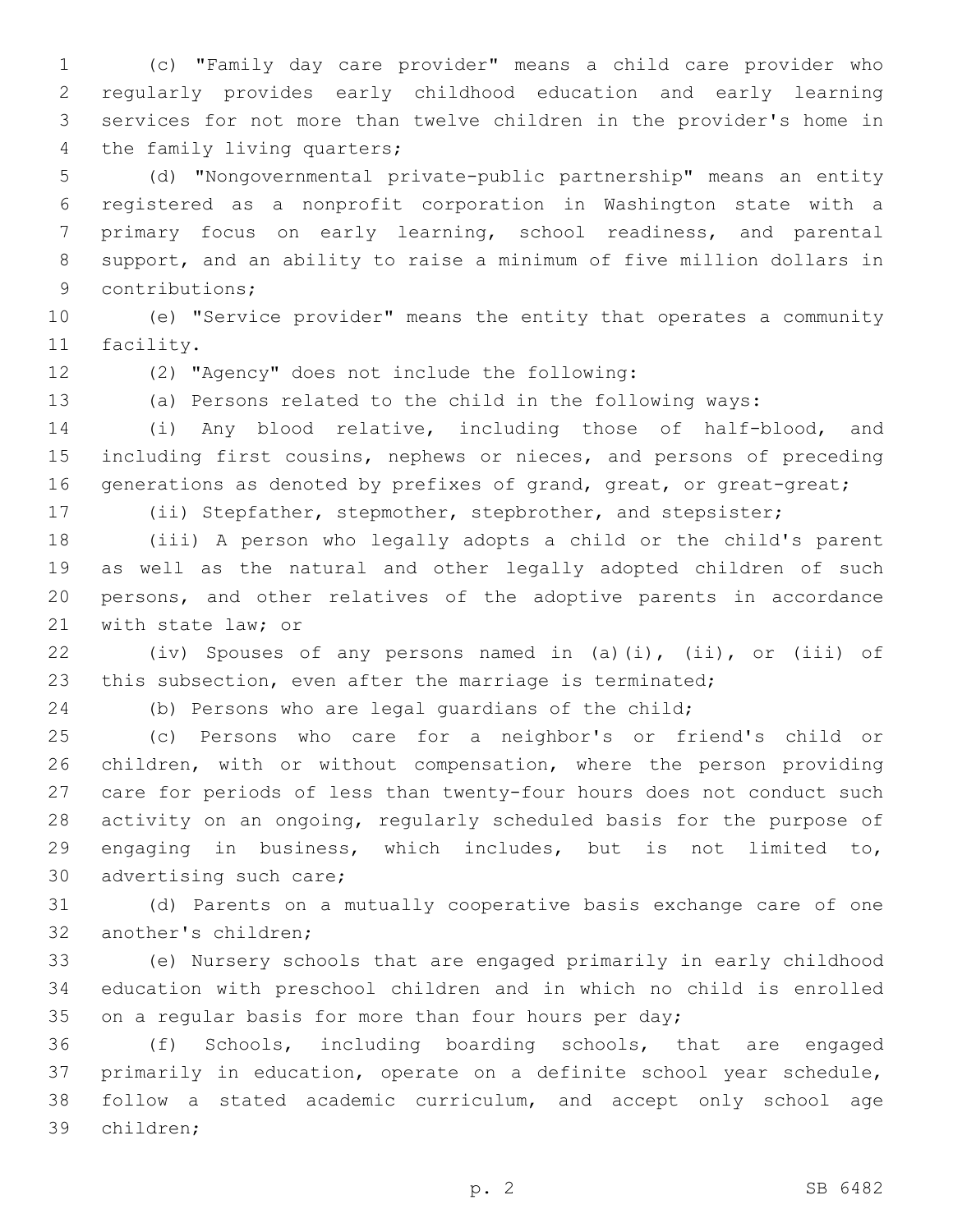(g) Seasonal camps ((of three months' or less duration)) engaged primarily in recreational or educational activities for three consecutive months or less in duration, within each period of twelve 4 consecutive months; (h) Facilities providing child care for periods of less than twenty-four hours when a parent or legal guardian of the child remains on the premises of the facility for the purpose of 8 participating in: (i) Activities other than employment; or9 (ii) Employment of up to two hours per day when the facility is operated by a nonprofit entity that also operates a licensed child care program at the same facility in another location or at another 13 facility; (i) Any entity that provides recreational or educational programming for school age children only and the entity meets all of 16 the following requirements: (i) The entity utilizes a drop-in model for programming, where children are able to attend during any or all program hours without a 19 formal reservation; (ii) The entity does not assume responsibility in lieu of the 21 parent, unless for coordinated transportation; (iii) The entity is a local affiliate of a national nonprofit; and (iv) The entity is in compliance with all safety and quality 25 standards set by the associated national agency; (j) A program operated by any unit of local, state, or federal 27 government; (k) A program located within the boundaries of a federally recognized Indian reservation, licensed by the Indian tribe; (l) A program located on a federal military reservation, except where the military authorities request that such agency be subject to 32 the licensing requirements of this chapter; (m) A program that offers early learning and support services, such as parent education, and does not provide child care services on 35 a regular basis. (3) "Applicant" means a person who requests or seeks employment 37 in an agency. (4) "Conviction information" means criminal history record information relating to an incident which has led to a conviction or 40 other disposition adverse to the applicant. p. 3 SB 6482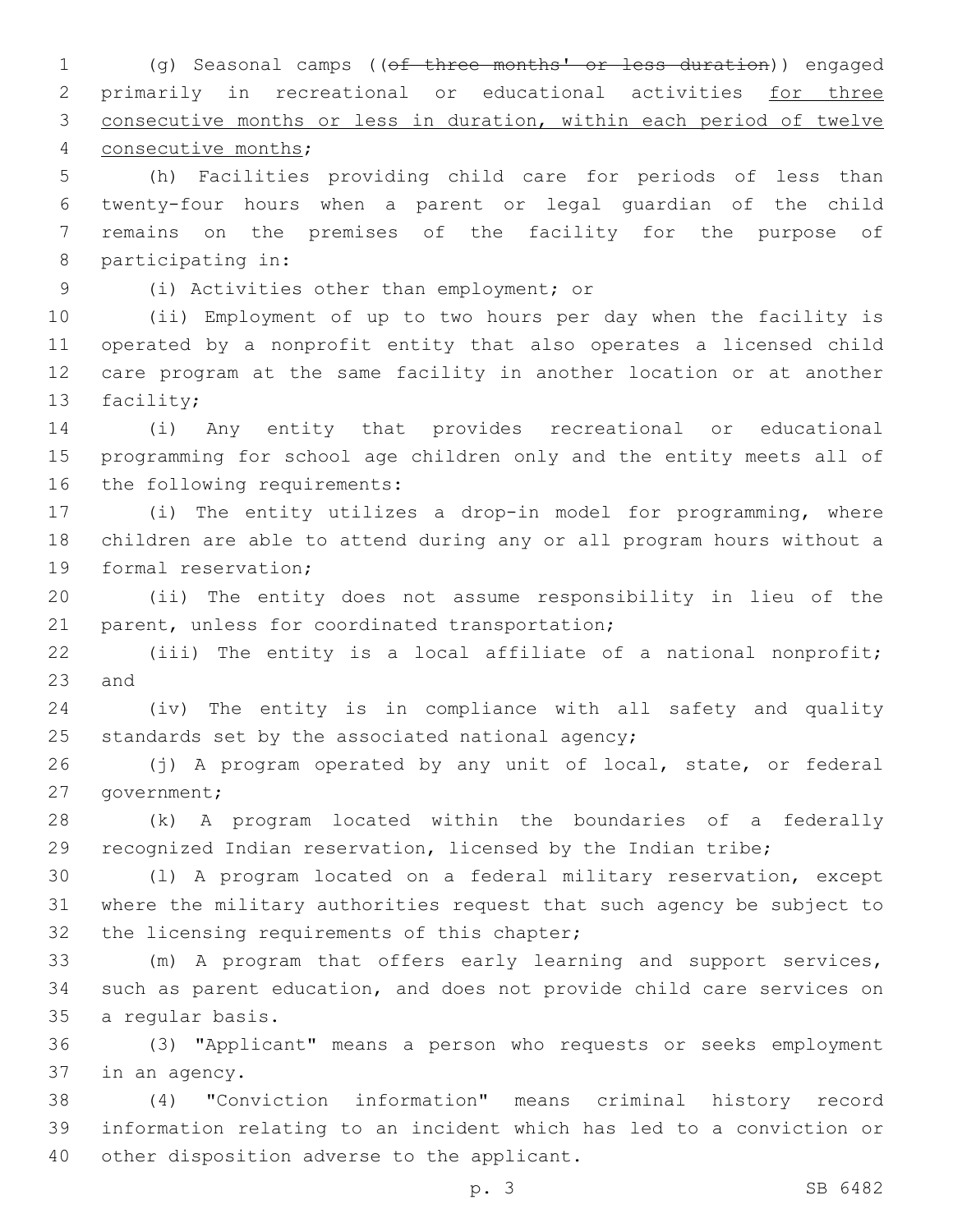(5) "Department" means the department of children, youth, and 2 families.

 (6) "Early achievers" means a program that improves the quality of early learning programs and supports and rewards providers for 5 their participation.

 (7) "Early childhood education and assistance program contractor" means an organization that provides early childhood education and assistance program services under a signed contract with the 9 department.

 (8) "Early childhood education and assistance program provider" means an organization that provides site level, direct, and high quality early childhood education and assistance program services under the direction of an early childhood education and assistance 14 program contractor.

 (9) "Early start" means an integrated high quality continuum of early learning programs for children birth-to-five years of age. Components of early start include, but are not limited to, the 18 following:

(a) Home visiting and parent education and support programs;

(b) The early achievers program described in RCW 43.216.085;

 (c) Integrated full-day and part-day high quality early learning 22 programs; and

 (d) High quality preschool for children whose family income is at or below one hundred ten percent of the federal poverty level.

 (10) "Education data center" means the education data center established in RCW 43.41.400, commonly referred to as the education 27 research and data center.

 (11) "Employer" means a person or business that engages the services of one or more people, especially for wages or salary to 30 work in an agency.

 (12) "Enforcement action" means denial, suspension, revocation, modification, or nonrenewal of a license pursuant to RCW 43.216.325(1) or assessment of civil monetary penalties pursuant to 34 RCW 43.216.325(3).

 (13) "Extended day program" means an early childhood education and assistance program that offers early learning education for at least ten hours per day, a minimum of two thousand hours per year, at least four days per week, and operates year-round.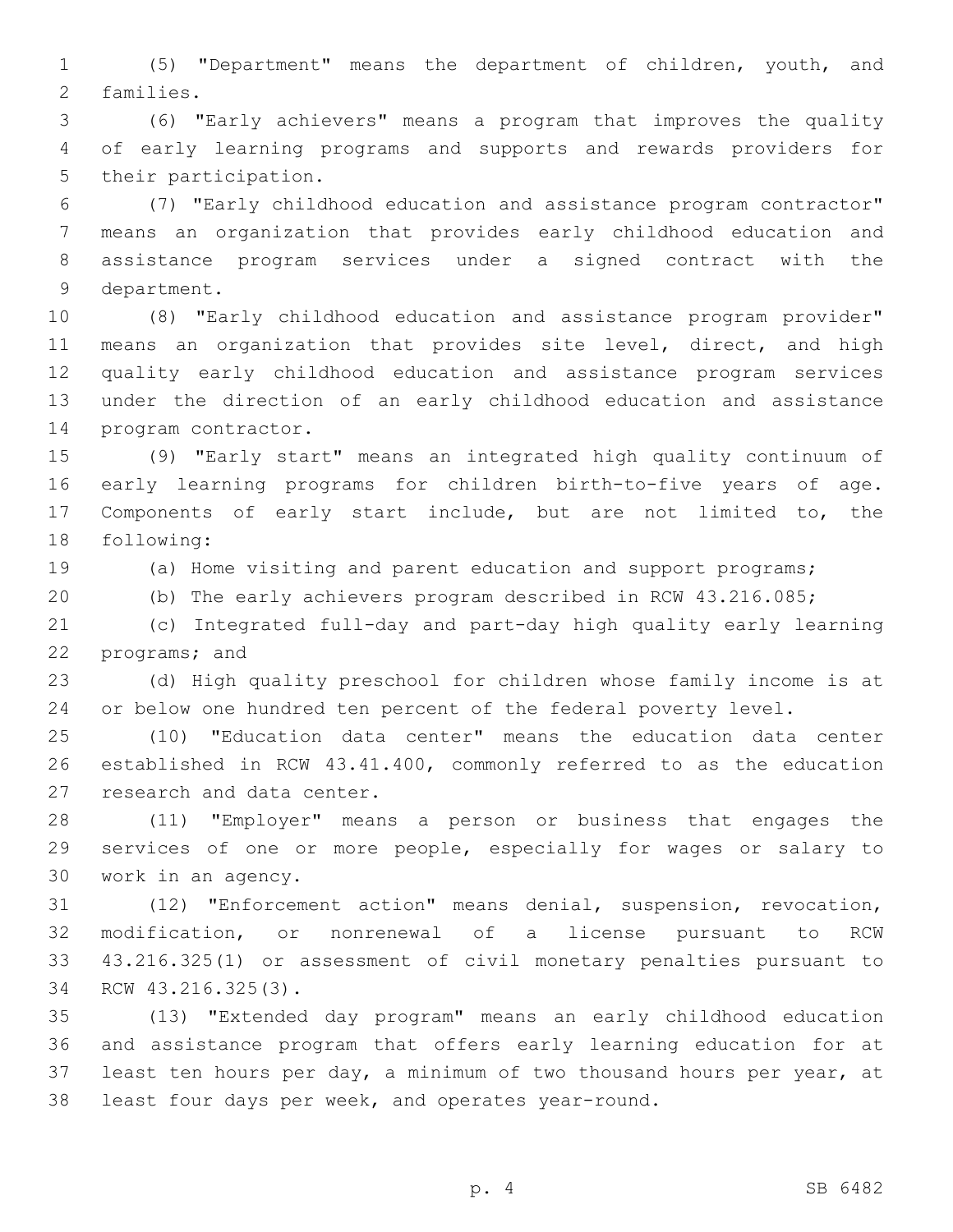(14) "Full day program" means an early childhood education and assistance program that offers early learning education for a minimum 3 of one thousand hours per year.

 (15) "Inspection report" means a written or digital record developed by the department that identifies violations of licensing standards. An inspection report does not include a child care facility licensing compliance agreement as defined in RCW 43.216.395.

 (16) "Low-income child care provider" means a person who administers a child care program that consists of at least eighty percent of children receiving working connections child care subsidy.

11 (((16))) (17) "Low-income neighborhood" means a district or community where more than twenty percent of households are below the 13 federal poverty level.

14 (((17))) (18) "Negative action" means a court order, court 15 judgment, or an adverse action taken by an agency, in any state, federal, tribal, or foreign jurisdiction, which results in a finding against the applicant reasonably related to the individual's 18 character, suitability, and competence to care for or have unsupervised access to children in child care. This may include, but 20 is not limited to:

(a) A decision issued by an administrative law judge;

 (b) A final determination, decision, or finding made by an agency 23 following an investigation;

 (c) An adverse agency action, including termination, revocation, or denial of a license or certification, or if pending adverse agency action, the voluntary surrender of a license, certification, or 27 contract in lieu of the adverse action;

 (d) A revocation, denial, or restriction placed on any 29 professional license; or

30 (e) A final decision of a disciplinary board.

31 (((418))) (19) "Nonconviction information" means arrest, founded allegations of child abuse, or neglect pursuant to chapter 26.44 RCW, or other negative action adverse to the applicant.

 ( $(\overline{+19})$ )  $(20)$  "Nonschool age child" means a child who is age six years or younger and who is not enrolled in a public or private 36 school.

37 ((+20))) (21) "Part day program" means an early childhood education and assistance program that offers early learning education for at least two and one-half hours per class session, at least three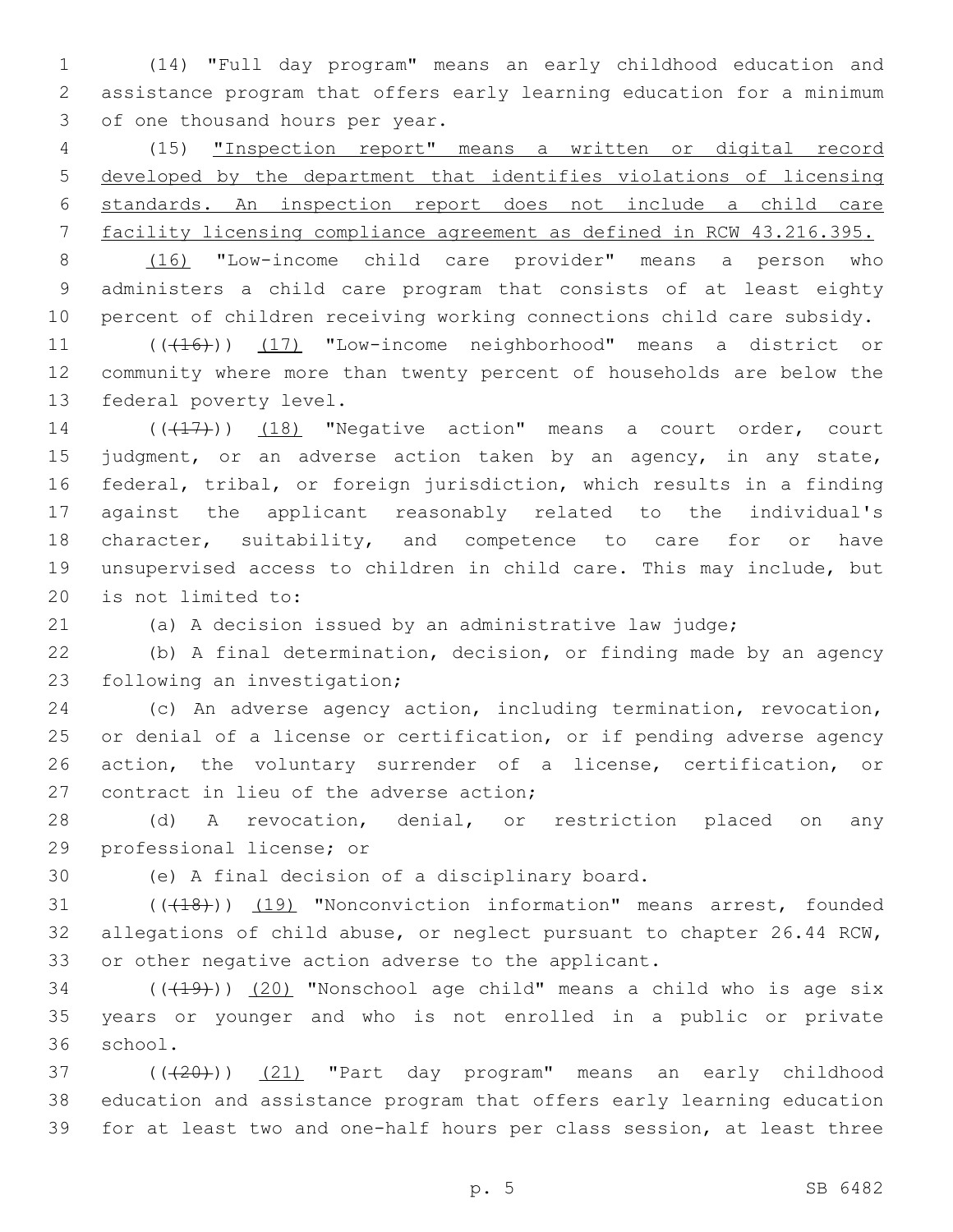1 hundred twenty hours per year, for a minimum of thirty weeks per 2 year.

3 (( $(21)$ )) (22) "Private school" means a private school approved by 4 the state under chapter 28A.195 RCW.

5 (((22))) (23) "Probationary license" means a license issued as a 6 disciplinary measure to an agency that has previously been issued a 7 full license but is out of compliance with licensing standards.

8 (( $(23)$ )) (24) "Requirement" means any rule, regulation, or 9 standard of care to be maintained by an agency.

 $((+24))$   $(25)$  "School age child" means a child who is five years of age through twelve years of age and is attending a public or private school or is receiving home-based instruction under chapter 13 28A.200 RCW.

14 (( $(25)$ )) (26) "Secretary" means the secretary of the department.

15 (( $(26)$ )) (27) "Washington state preschool program" means an 16 education program for children three-to-five years of age who have 17 not yet entered kindergarten, such as the early childhood education 18 and assistance program.

19 **Sec. 2.** RCW 43.216.255 and 2015 3rd sp.s. c 7 s 3 are each 20 amended to read as follows:

 (1) No later than November 1, 2016, the department shall implement a single set of licensing standards for child care and the early childhood education and assistance program. The department shall produce the single set of licensing standards within the department's available appropriations. The new licensing standards 26 must:

27 (a) Provide minimum ((health and safety standards)) licensing 28 requirements for child care and preschool programs;

29 (b) Rely on the standards established in the early achievers 30 program to address quality issues in participating early childhood 31 programs;

32 (c) Take into account the separate needs of family care providers 33 and child care centers; and

34 (d) Promote the continued safety of child care settings.

 (2) Private schools that operate early learning programs and do not receive state subsidy payments shall be subject only to the 37 minimum health and safety standards ( $(in$  subsection  $(1)$   $(a)$  of this section)) as defined in RCW 43.216.395(2)(b) and the requirements necessary to assure a sufficient early childhood education to meet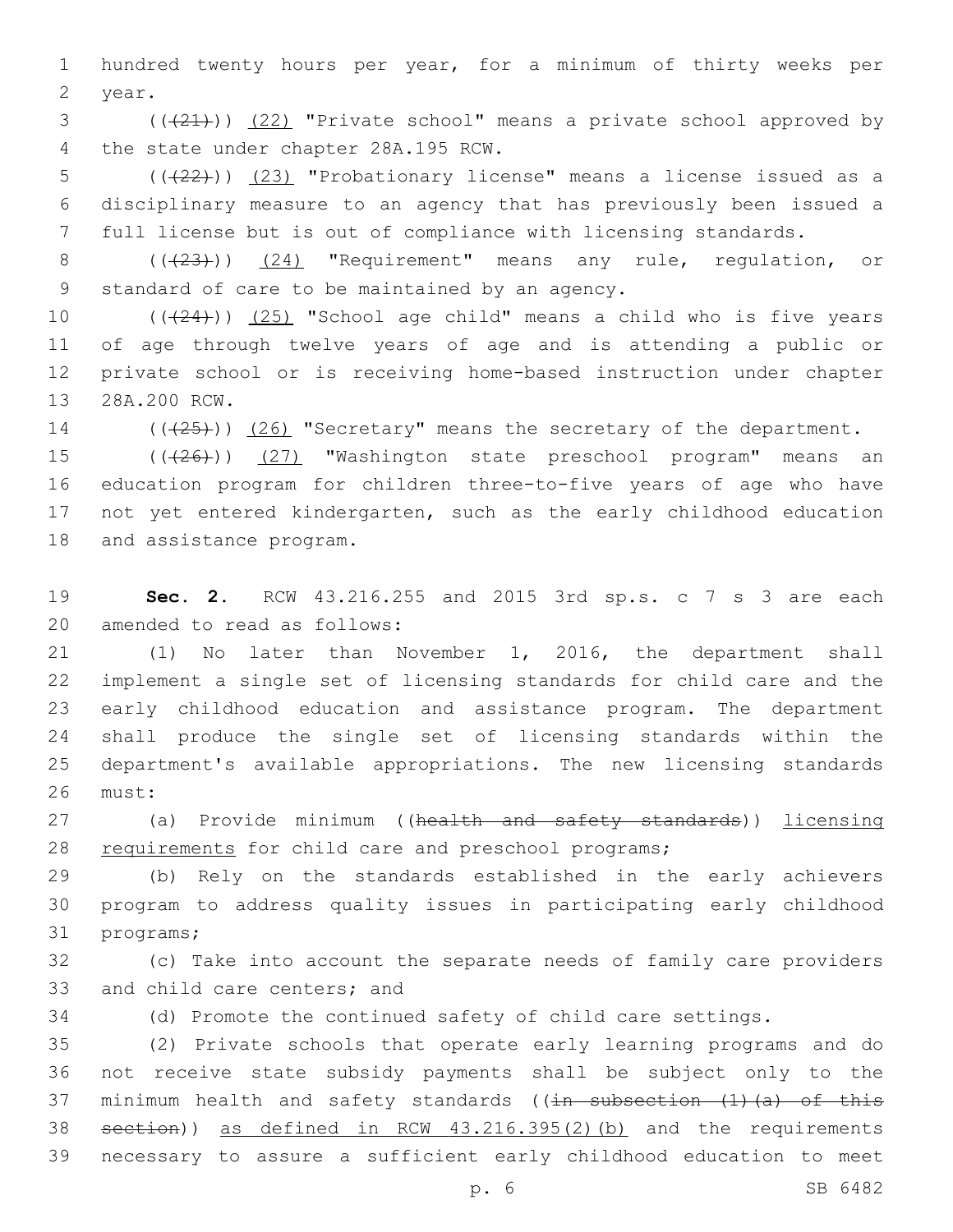usual requirements needed for transition into elementary school. The state, and any agency thereof, shall not restrict or dictate any specific educational or other programs for early learning programs operated by private schools except for programs that receive state 5 subsidy payments.

 **Sec. 3.** RCW 43.216.305 and 2018 c 58 s 40 are each amended to 7 read as follows:

 (1) Each agency shall make application for a license or the 9 continuation of a full license to the department ((on forms)) using a 10 method prescribed by the department. Upon receipt of such application, the department shall either grant or deny a license or continuation of a full license within ninety days. A license or continuation shall be granted if the agency meets the minimum requirements set forth in this chapter and the departmental 15 requirements consistent with this chapter, except that an initial license may be issued as provided in RCW 43.216.315. The department shall consider whether an agency is in good standing, as defined in subsection (4)(b) of this section, before granting a continuation of a full license. Full licenses provided for in this chapter shall continue to remain valid so long as the licensee meets the requirements for a nonexpiring license in subsection (2) of this 22 section. The licensee, however, shall advise the secretary of any material change in circumstances which might constitute grounds for reclassification of license as to category. The license issued under this chapter is not transferable and applies only to the licensee and the location stated in the application. For licensed family day care 27 homes having an acceptable history of child care, the license may 28 remain in effect for two weeks after a move.

 (2) In order to qualify for a nonexpiring full license, a licensee must meet the following requirements on an annual basis as 31 established from the date of initial licensure:

32 (a) Submit the annual licensing fee;

 (b) Submit a declaration to the department indicating the licensee's intent to continue operating a licensed child care program, or the intent to cease operation on a date certain;

 (c) Submit a declaration of compliance with all licensing rules; 37 and

 (d) Submit background check applications into the department's electronic workforce registry, as defined by rule and on the schedule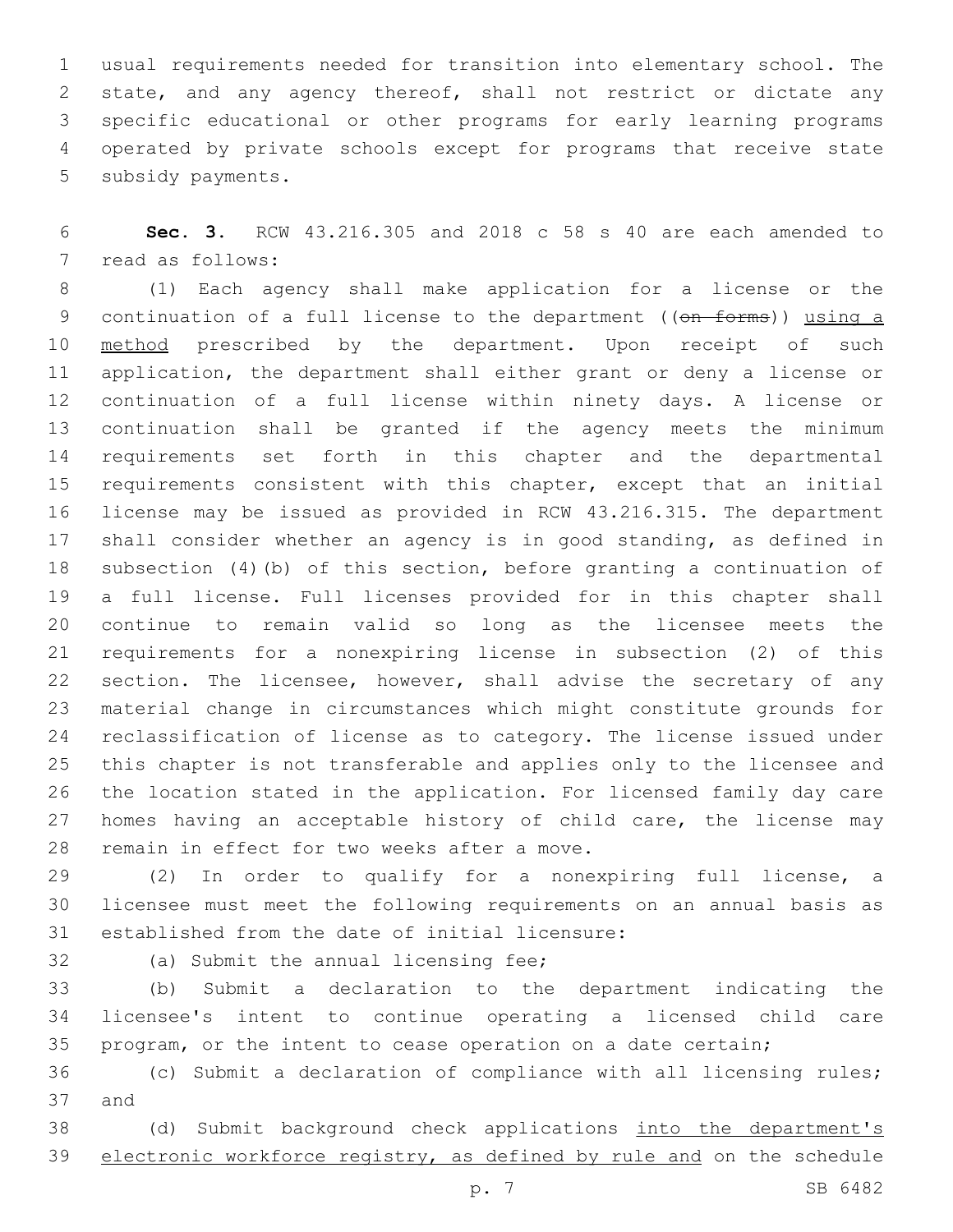established by the department, for all current employees of the 2 agency.

 (3) If a licensee fails to meet the requirements in subsection (2) of this section for continuation of a full license the license expires and the licensee must submit a new application for licensure under this chapter.6

 (4)(a) Nothing about the nonexpiring license process may interfere with the department's established monitoring practice.

 (b) For the purpose of this section, an agency is considered to be in good standing if in the intervening period between monitoring visits the agency does not have any of the following:

12 (i) Valid complaints;

 (ii) A history of noncompliance related to those valid complaints 14 or pending from prior monitoring visits; or

 (iii) Other information that when evaluated would result in a 16 finding of noncompliance with this section.

 (c) The department shall consider whether an agency is in good standing when determining the most appropriate approach and process for monitoring visits, for the purposes of administrative efficiency while protecting children, consistent with this chapter. If the 21 department determines that an agency is not in good standing, the department may issue a probationary license, as provided in RCW 43.216.320.23

 **Sec. 4.** RCW 43.216.395 and 2017 3rd sp.s. c 6 s 114 are each 25 amended to read as follows:

 (1) The department shall develop an internal review process to determine whether department licensors have appropriately and 28 consistently applied agency rules ((in child care facility licensing 29 compliance agreements)) on inspection reports that do not involve a violation of health and safety standards. Adverse licensing decisions including license denial, suspension, revocation, modification, or nonrenewal pursuant to RCW 43.216.325 or imposition of civil fines pursuant to RCW 43.216.335 are not subject to the internal review process in this section, but may be appealed using the administrative 35 procedure act, chapter 34.05 RCW.

 (2) The definitions in this subsection apply throughout this 37 section.

 (a) "Child care facility licensing compliance agreement" means an agreement issued by the department in lieu of the department taking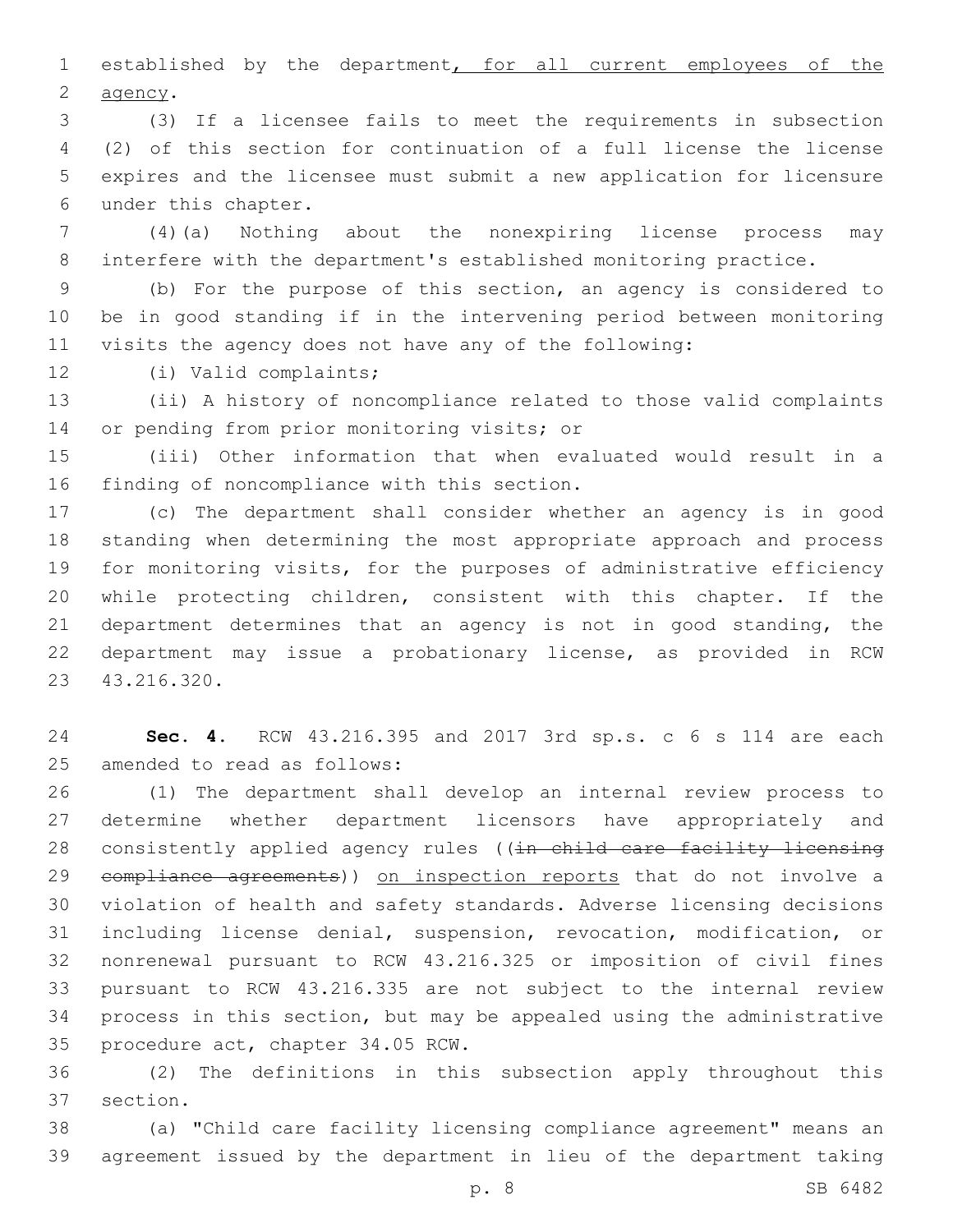enforcement action against a child care provider that contains: (i) A description of the violation and the rule or law that was violated; (ii) a statement from the licensee regarding the proposed plan to comply with the rule or law; (iii) the date the violation must be corrected; (iv) information regarding other licensing action that may be imposed if compliance does not occur by the required date; and (v) 7 the signature of the licensor and licensee or the licensee's 8 delegate.

 (b) "Health and safety standards" means rules or requirements developed by the department to protect the health and safety of children against ((substantial)) risk of bodily, mental, or 12 psychological injury, harm, illness, or death.

 (3) The internal review process shall be conducted by the 14 following six individuals:

 (a) Three department employees who may include child care 16 licensors; and

 (b) Three child care providers selected by the department from names submitted by the oversight board for children, youth, and 19 families established in RCW 43.216.015.

 (4) The internal review process established in this section may overturn, change, or uphold a department licensing decision by majority vote. In the event that the six individuals conducting the 23 internal review process are equally divided, the secretary or the secretary's designee shall make the decision of the internal review process. The internal review process must provide the parties with a written decision of the outcome after completion of the internal review process. A licensee must request a review under the internal 28 review process within ten days of the development of ((a child care 29 facility licensing compliance agreement)) an inspection report and 30 the internal review process must be completed within ((thirty)) sixty days after the request from the licensee to initiate the internal 32 review process is received.

 (5) A licensee may request a final review by the oversight board for children, youth, and families after completing the internal review process established in this section by giving notice to the department and the oversight board for children, youth, and families within ten days of receiving the written decision produced by the 38 internal review process.

 (((6) The department shall not develop a child care facility licensing compliance agreement with a child care provider for first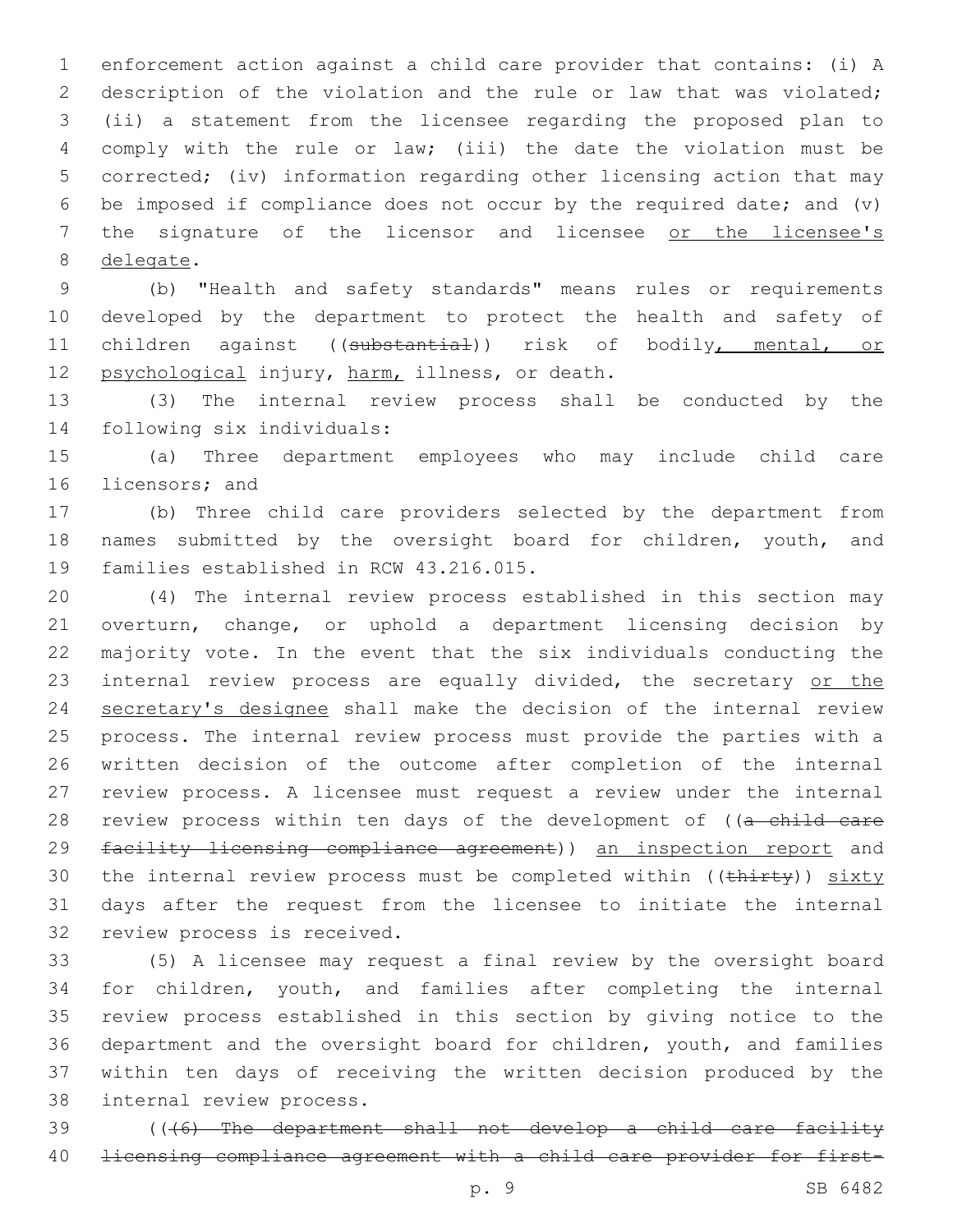1 time violations of rules that do not relate to health and safety 2 standards and that can be corrected on the same day that the 3 violation is identified. The department shall develop a procedure for 4 providing a warning and offering technical assistance to providers in 5 response to these first-time violations.))

6 **Sec. 5.** RCW 72.40.250 and 2019 c 266 s 11 are each amended to 7 read as follows:

 In addition to the powers and duties under RCW 72.40.022 and 72.40.024, the director of the Washington center for deaf and hard of hearing youth, or the director's designee, and the superintendent of 11 the state school for the blind shall:

 (1) Develop written procedures for the supervision of employees and volunteers who have the potential for contact with students. Such procedures shall be designed to prevent child abuse and neglect by 15 providing for adequate supervision of such employees and volunteers, taking into consideration such factors as the student population 17 served, architectural factors, and the size of the facility. Such procedures shall include, but need not be limited to, the following:

19 (a) Staffing patterns and the rationale for such;

20 (b) Responsibilities of supervisors;

21 (c) The method by which staff and volunteers are made aware of 22 the identity of all supervisors, including designated on-site 23 supervisors;

24 (d) Provision of written supervisory guidelines to employees and 25 volunteers;

26 (e) Periodic supervisory conferences for employees and 27 volunteers; and

28 (f) Written performance evaluations of staff to be conducted by 29 supervisors in a manner consistent with applicable provisions of the civil service law.30

 (2) Develop written procedures for the protection of students when there is reason to believe an incident has occurred which would render a minor student an abused or neglected child within the meaning of RCW 26.44.020. Such procedures shall include, but need not 35 be limited to, the following:

36 (a) Investigation. Immediately upon notification that a report of 37 child abuse or neglect has been made to the department of ((social 38 and health services)) children, youth, and families or a law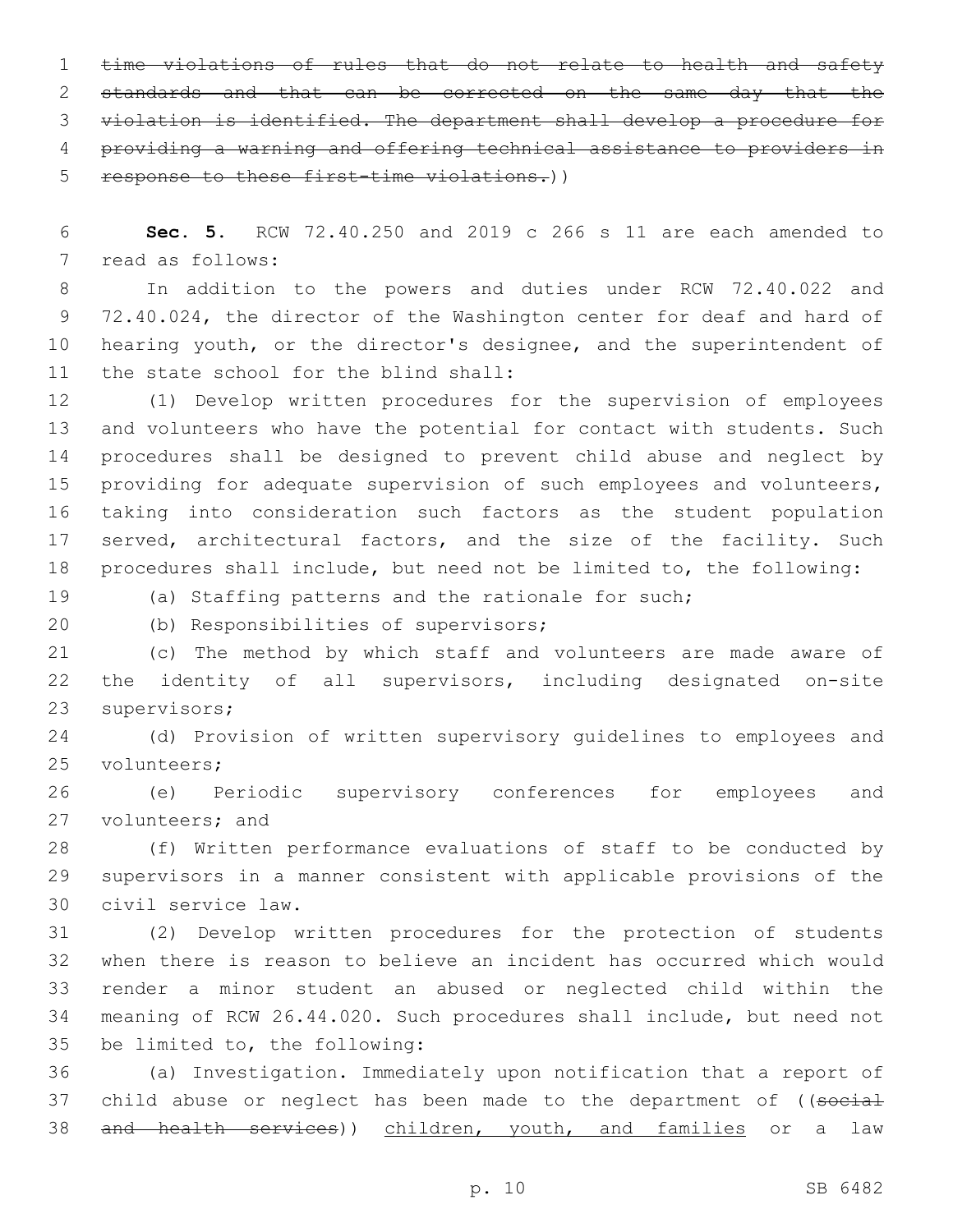enforcement agency, the superintendent or the director, or the 2 director's designee, shall:

 (i) Preserve any potential evidence through such actions as securing the area where suspected abuse or neglect occurred;

 (ii) Obtain proper and prompt medical evaluation and treatment, as needed, with documentation of any evidence of abuse or neglect; 7 and

8 (iii) Provide necessary assistance to the department of ((social 9 and health services)) children, youth, and families and local law 10 enforcement in their investigations;

 (b) Safety. Upon notification that a report of suspected child 12 abuse or neglect has been made to the department of ((social and 13 health services)) children, youth, and families or a law enforcement 14 agency, the superintendent or the director or his or her designee, with consideration for causing as little disruption as possible to the daily routines of the students, shall evaluate the situation and immediately take appropriate action to assure the health and safety of the students involved in the report and of any other students similarly situated, and take such additional action as is necessary to prevent future acts of abuse or neglect. Such action may include:

(i) Consistent with federal and state law:21

(A) Removing the alleged perpetrator from the school;

 (B) Increasing the degree of supervision of the alleged 24 perpetrator; and

 (C) Initiating appropriate disciplinary action against the 26 alleged perpetrator;

 (ii) Provision of increased training and increased supervision to volunteers and staff pertinent to the prevention and remediation of 29 abuse and neglect;

 (iii) Temporary removal of the students from a program and reassignment of the students within the school, as an emergency measure, if it is determined that there is a risk to the health or safety of such students in remaining in that program. Whenever a student is removed, pursuant to this subsection (2)(b)(iii), from a special education program or service specified in his or her individualized education program, the action shall be reviewed in an 37 individualized education program meeting; and

 (iv) Provision of counseling to the students involved in the 39 report or any other students, as appropriate;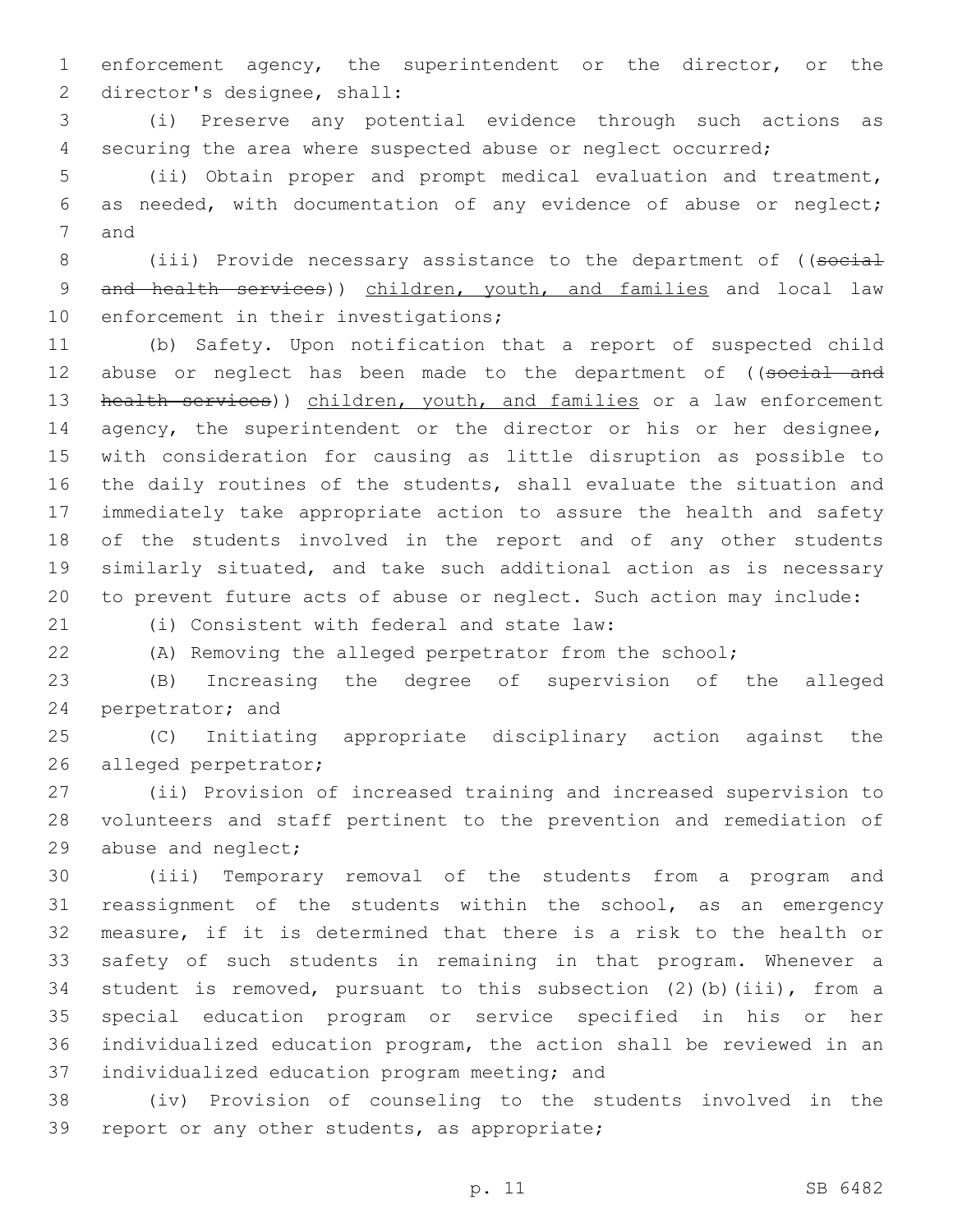(c) Corrective action plans. Upon receipt of the results of an 2 investigation by the department of ((social and health services)) children, youth, and families pursuant to a report of suspected child abuse or neglect, the superintendent or the director, or the director's designee, after consideration of any recommendations by the department of ((social and health services)) children, youth, and families for preventive and remedial action, shall implement a written plan of action designed to assure the continued health and safety of students and to provide for the prevention of future acts 10 of abuse or neglect.

11 **Sec. 6.** RCW 72.40.280 and 2009 c 381 s 21 are each amended to 12 read as follows:

13 (1) The department of ((social and health services)) children, 14 youth, and families must periodically monitor the residential program 15 at the state school for the deaf, including but not limited to 16 examining the residential-related policies and procedures as well as 17 the residential facilities. The department of ((social and health 18 services)) children, youth, and families must make recommendations to 19 the director and the board of trustees of the center or its successor 20 board on health and safety improvements related to child safety and 21 well-being. The department of ((social and health services)) 22 children, youth, and families must conduct the monitoring reviews at 23 least annually. The director or the director's designee may from time 24 to time request technical assistance from the department of ((social 25 and health services)) children, youth, and families.

26 (2) ((The department of social and health services must conduct a 27 comprehensive child health and safety review, as defined in rule, of 28 the residential program at the state school for the deaf every three 29 years.

 $(3)$ )) The state school for the deaf must provide the department 31 of ((social and health services')) children, youth, and families' staff with full and complete access to all records and documents that the department staff may request to carry out the requirements of 34 this section. The department of ((social and health services)) children, youth, and families must have full and complete access to all students and staff of the state school for the deaf to conduct interviews to carry out the requirements of this section.

38  $((+4))$   $(3)$  For the purposes of this section, the department of 39 ((social and health services)) children, youth, and families must use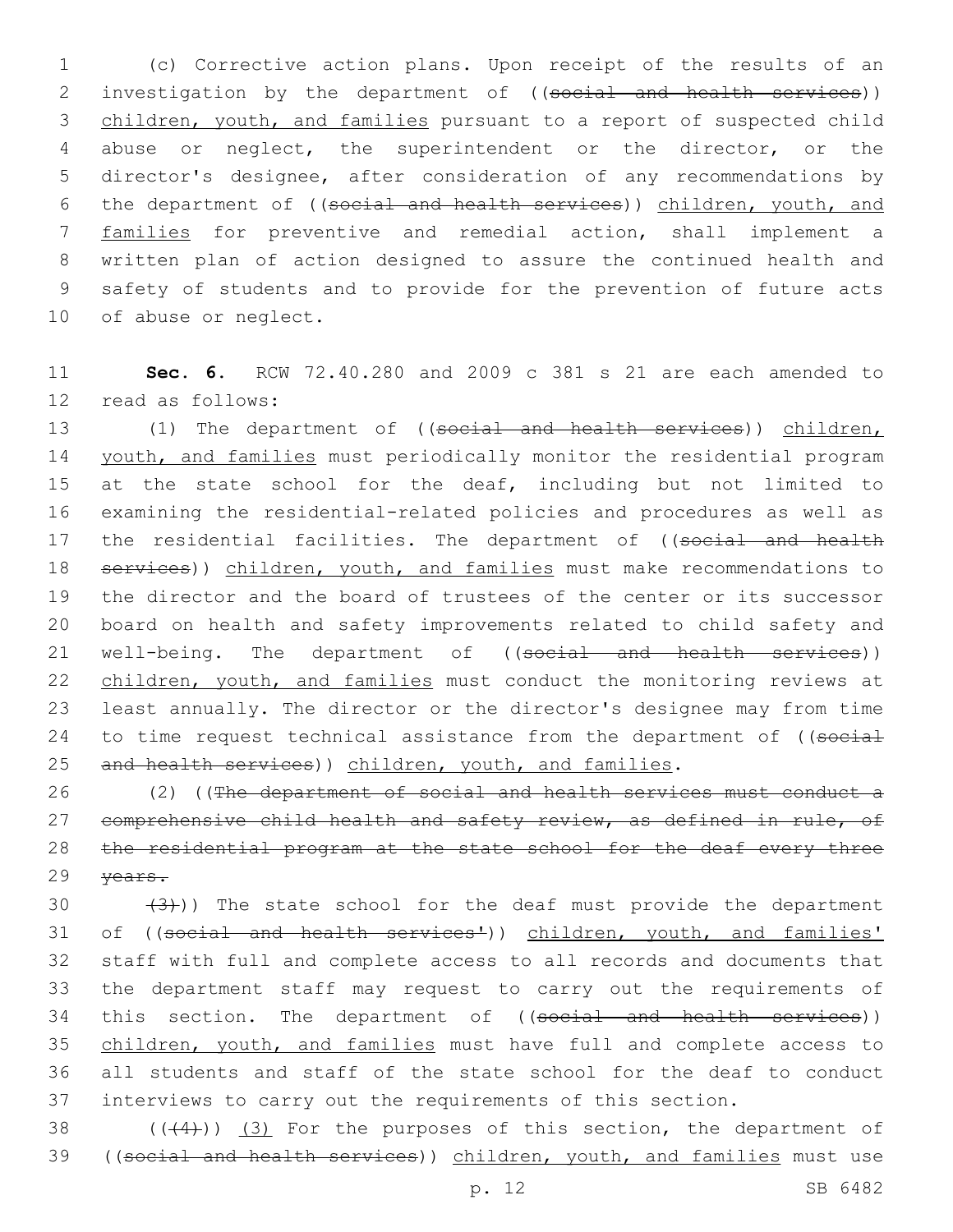the safety standards established in this chapter when conducting the 2 reviews.

 **Sec. 7.** RCW 74.15.125 and 1995 c 302 s 7 are each amended to 4 read as follows:

 (1) The department may issue a probationary license to a licensee who has had a license but is temporarily unable to comply with a rule or has been the subject of multiple complaints or concerns about 8 noncompliance if:

 (a) The noncompliance does not present an immediate threat to the health and well-being of the children but would be likely to do so if 11 allowed to continue; and

 (b) The licensee has a plan approved by the department to correct the area of noncompliance within the probationary period.

 (2) A probationary license may be issued for up to six months, and at the discretion of the department it may be extended for an additional six months. The department shall immediately terminate the probationary license, if at any time the noncompliance for which the probationary license was issued presents an immediate threat to the 19 health or well-being of the children.

 (3) The department may, at any time, issue a probationary license for due cause that states the conditions of probation.

 (4) An existing license is invalidated when a probationary 23 license is issued.

 (5) At the expiration of the probationary license, the department shall reinstate the original license for the remainder of its term, issue a new license, or revoke the original license.

 (6) A right to an adjudicative proceeding shall not accrue to the licensee whose license has been placed on probationary status unless the licensee does not agree with the placement on probationary status and the department then suspends, revokes, or modifies the license.

 (7)(a) The department may issue a child-specific license to individuals listed in RCW 13.34.030(21) who opt to become licensed for placement of relative children in the department's care, custody, and control.

 (b) Such individuals must meet all minimum licensing requirements for foster family homes established pursuant to RCW 74.15.030 and are subject to child-specific license criteria, which the department is authorized to establish by rule.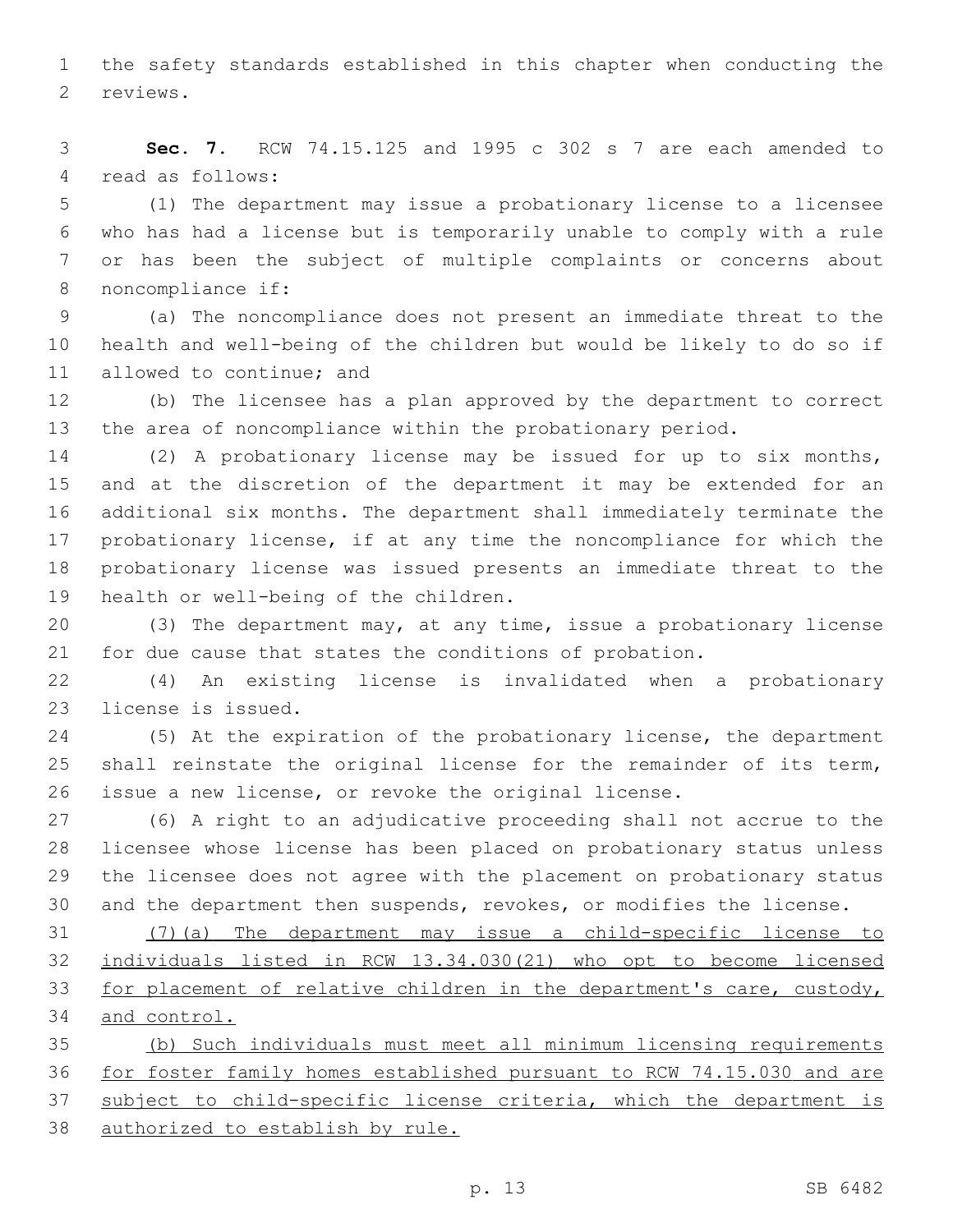(c) For purposes of federal funding, a child-specific license is considered a full license with all of the rights and responsibilities of a foster family home license, except that at the discretion of the department the licensee may only receive placement of specific children who are related to the licensee.

 (d) Placement with a relative who holds a child-specific license is subject to the department's sole discretion. A child-specific license does not confer upon the licensee a right to placement of a particular child, nor does it confer party status in any proceeding under chapter 13.34 RCW.

 **Sec. 8.** RCW 43.216.015 and 2019 c 429 s 1 are each amended to 12 read as follows:

 (1)(a) The department of children, youth, and families is created as an executive branch agency. The department is vested with all powers and duties transferred to it under chapter 6, Laws of 2017 3rd sp. sess. and such other powers and duties as may be authorized by law. The vision for the department is that Washington state's children and youth grow up safe and healthy—thriving physically, emotionally, and academically, nurtured by family and community.

 (b) The department, in partnership with state and local agencies, tribes, and communities, shall protect children and youth from harm 22 and promote healthy development with effective, high quality prevention, intervention, and early education services delivered in an equitable manner. An important role for the department shall be to provide preventative services to help secure and preserve families in crisis. The department shall partner with the federally recognized Indian tribes to develop effective services for youth and families while respecting the sovereignty of those tribes and the government- to-government relationship. Nothing in chapter 6, Laws of 2017 3rd sp. sess. alters the duties, requirements, and policies of the federal Indian child welfare act, 25 U.S.C. Secs. 1901 through 1963, as amended, or the Indian child welfare act, chapter 13.38 RCW.

 (2) Beginning July 1, 2018, the department must develop definitions for, work plans to address, and metrics to measure the outcomes for children, youth, and families served by the department and must work with state agencies to ensure services for children, youth, and families are science-based, outcome-driven, data-informed, 38 and collaborative.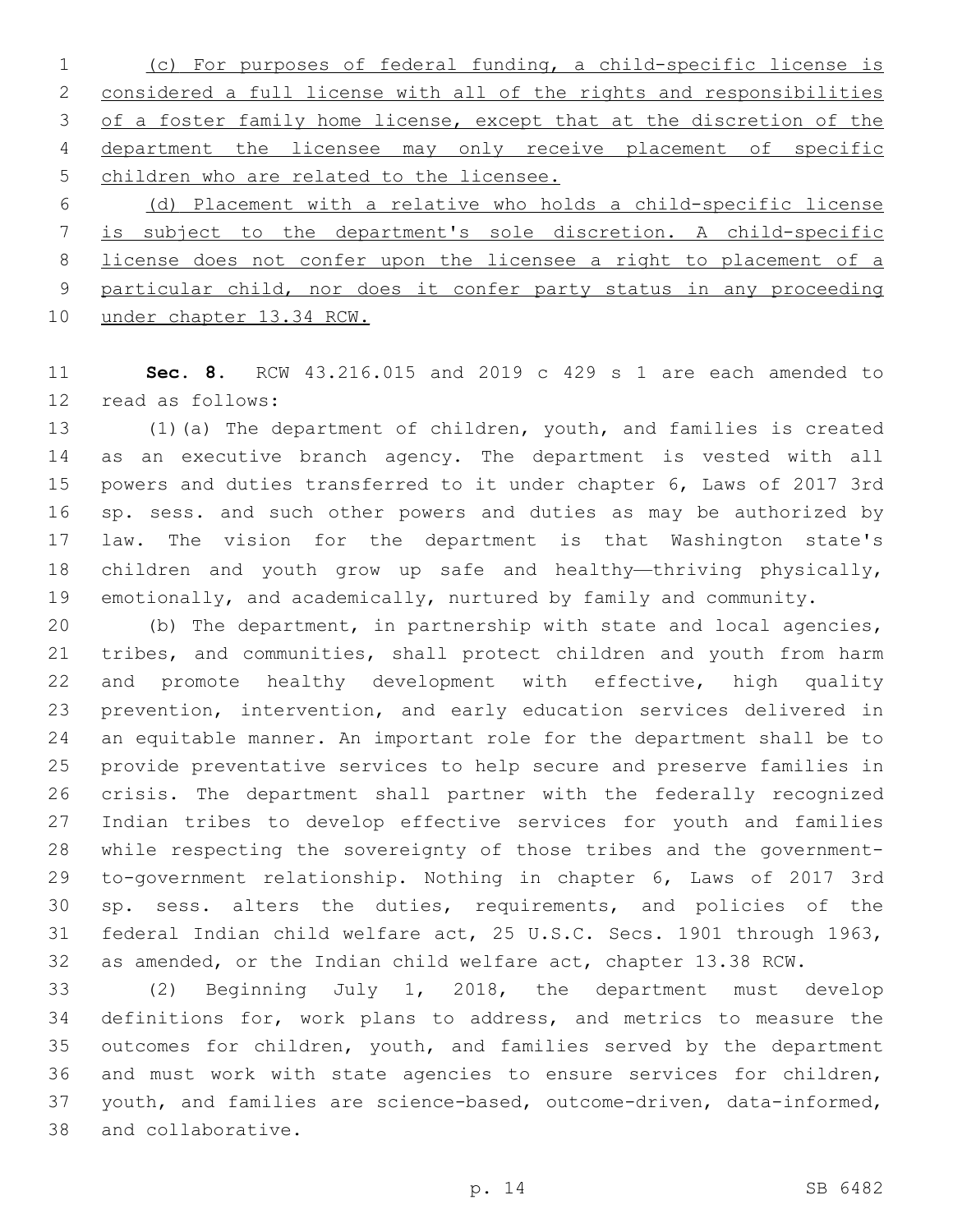(3)(a) Beginning July 1, 2018, the department must establish short and long-term population level outcome measure goals, including metrics regarding reducing disparities by family income, race, and 4 ethnicity in each outcome.

 (b) The department must report to the legislature on outcome measures, actions taken, progress toward these goals, and plans for the future year, no less than annually, beginning December 1, 2018.

(c) The outcome measures must include, but are not limited to:

 (i) Improving child development and school readiness through voluntary, high quality early learning opportunities as measured by: (A) Increasing the number and proportion of children kindergarten- ready as measured by the Washington kindergarten inventory of developing skills (WAKids) assessment including mathematics; (B) increasing the proportion of children in early learning programs that 15 have achieved the level 3 or higher early achievers quality standard; and (C) increasing the available supply of licensed child care in both child care centers and family homes, including providers not 18 receiving state subsidy;

19 (ii) Preventing child abuse and neglect;

 (iii) Improving child and youth safety, permanency, and well- being as measured by: (A) Reducing the number of children entering out-of-home care; (B) reducing a child's length of stay in out-of- home care; (C) reducing maltreatment of youth while in out-of-home care; (D) licensing more foster homes than there are children in foster care; (E) reducing the number of children that reenter out-of- home care within twelve months; (F) increasing the stability of placements for children in out-of-home care; and (G) developing strategies to demonstrate to foster families that their service and involvement is highly valued by the department, as demonstrated by the development of strategies to consult with foster families regarding future placement of a foster child currently placed with a 32 foster family;

 (iv) Improving reconciliation of children and youth with their families as measured by: (A) Increasing family reunification; and (B) increasing the number of youth who are reunified with their family of 36 origin;

 (v) In collaboration with county juvenile justice programs, improving adolescent outcomes including reducing multisystem involvement and homelessness; and increasing school graduation rates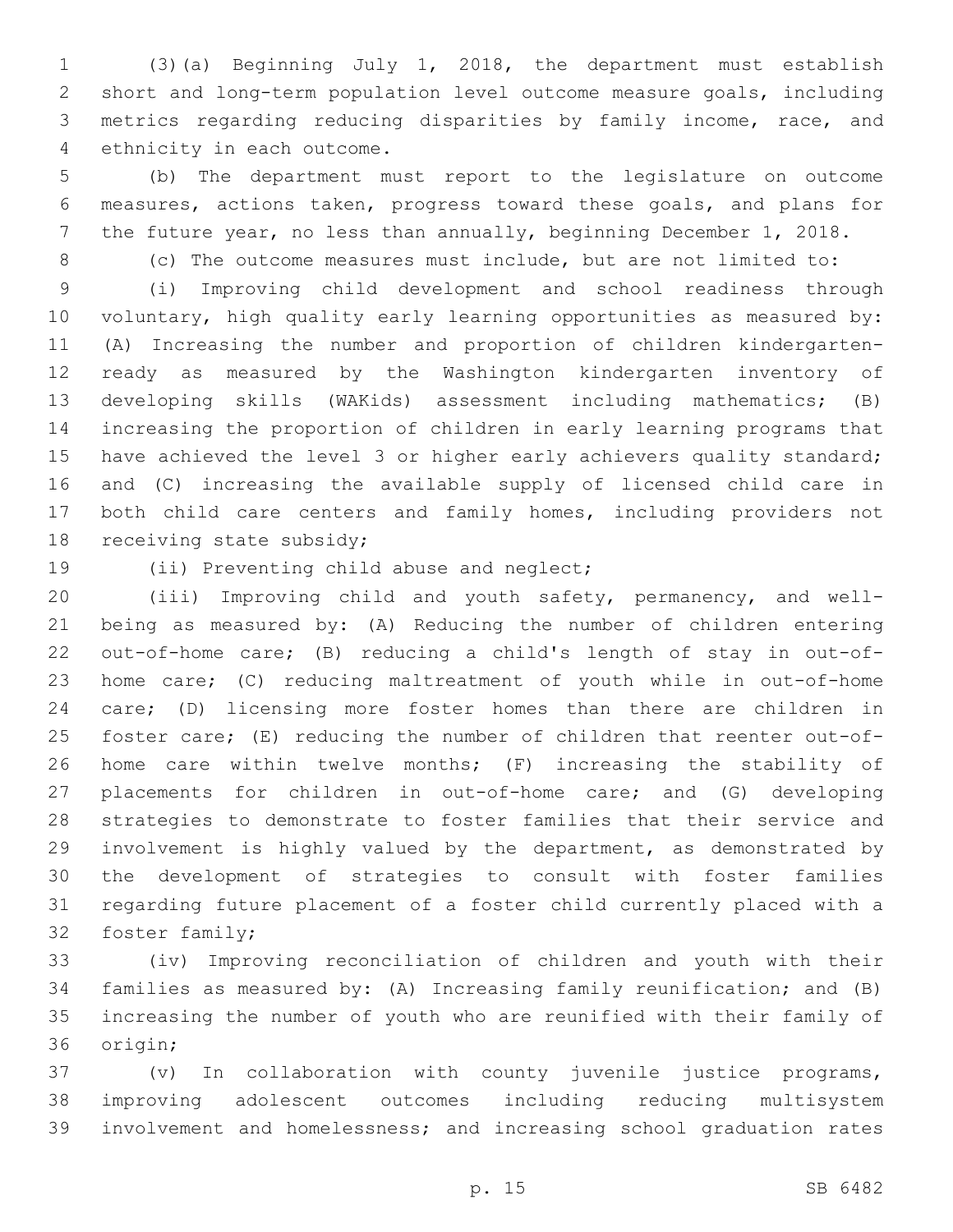and successful transitions to adulthood for youth involved in the 2 child welfare and juvenile justice systems;

 (vi) Reducing future demand for mental health and substance use disorder treatment for youth involved in the child welfare and 5 juvenile justice systems;

 (vii) In collaboration with county juvenile justice programs, reducing criminal justice involvement and recidivism as measured by: (A) An increase in the number of youth who successfully complete the terms of diversion or alternative sentencing options; (B) a decrease in the number of youth who commit subsequent crimes; and (C) eliminating the discharge of youth from institutional settings into 12 homelessness; and

 (viii) Reducing racial and ethnic disproportionality and disparities in system involvement and across child and youth outcomes 15 in collaboration with other state agencies.

(4) Beginning July 1, 2018, the department must:

 (a) Lead ongoing collaborative work to minimize or eliminate systemic barriers to effective, integrated services in collaboration 19 with state agencies serving children, youth, and families;

 (b) Identify necessary improvements and updates to statutes relevant to their responsibilities and proposing legislative changes 22 to the governor no less than biennially;

 (c) Help create a data-focused environment in which there are aligned outcomes and shared accountability for achieving those outcomes, with shared, real-time data that is accessible to 26 authorized persons interacting with the family, child, or youth to 27 identify what is needed and which services would be effective;

 (d) Lead the provision of state services to adolescents, focusing on key transition points for youth, including exiting foster care and institutions, and coordinating with the office of homeless youth prevention and protection programs to address the unique needs of 32 homeless youth; and

 (e) Create and annually update a list of the rights and responsibilities of foster parents in partnership with foster parent representatives. The list of foster parent rights and responsibilities must be posted on the department's web site, provided to individuals participating in a foster parent orientation before licensure, provided to foster parents in writing at the time of licensure, and provided to foster parents applying for license 40 renewal.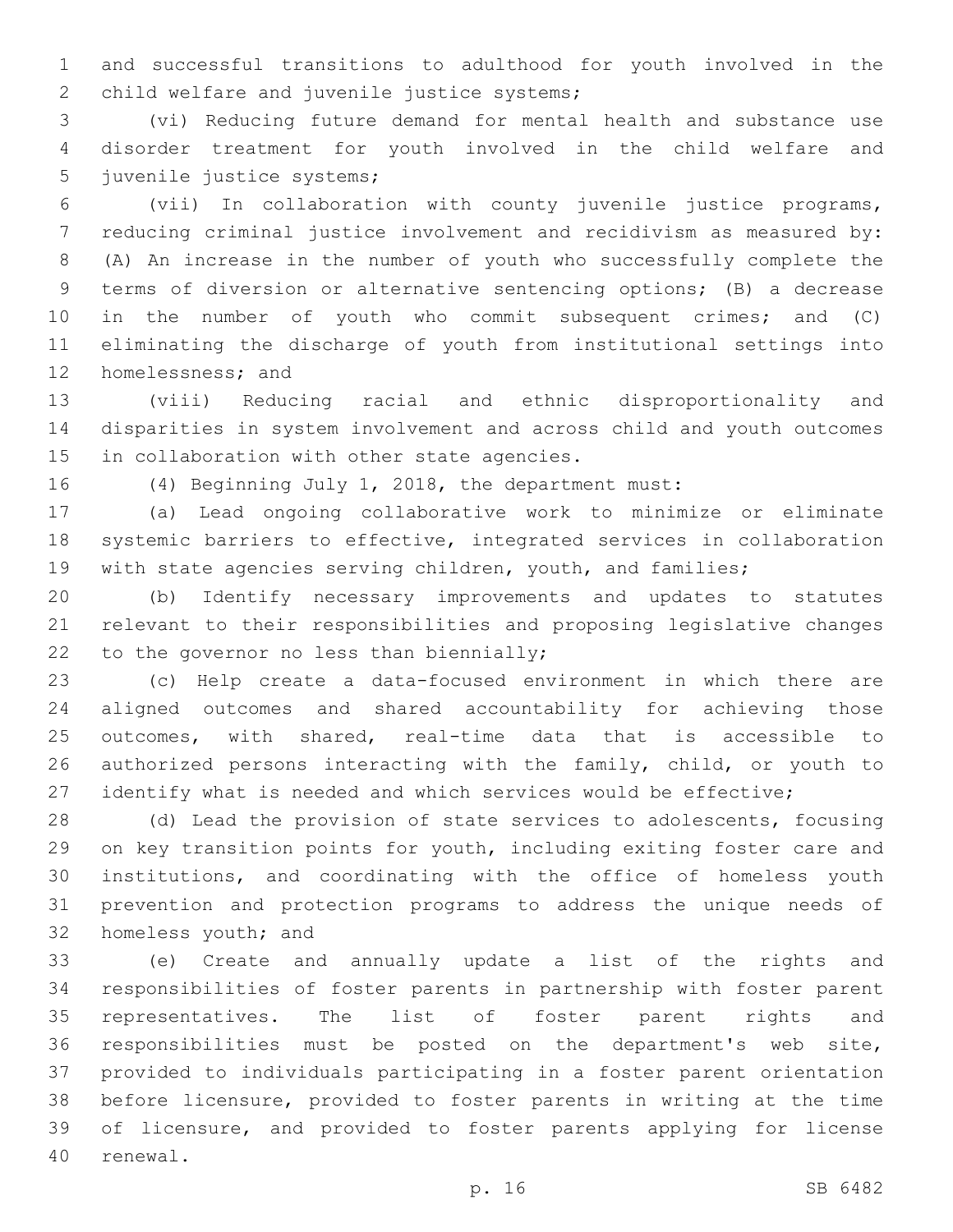(5) The department is accountable to the public. To ensure transparency, beginning December 30, 2018, agency performance data for the services provided by the department, including outcome data for contracted services, must be available to the public, consistent with confidentiality laws, federal protections, and individual rights to privacy. Publicly available data must include budget and funding decisions, performance-based contracting data, including data for contracted services, and performance data on metrics identified in this section. The board must work with the secretary and director to develop the most effective and cost-efficient ways to make department data available to the public, including making this data readily 12 available on the department's web site.

 (6) The department shall ensure that all new and renewed 14 contracts for services are performance-based.

 (7) The department must execute all new and renewed contracts for services in accordance with this section and consistent with RCW 74.13B.020. When contracted services are managed through a network administrator or other third party, the department must execute data- sharing agreements with the entities managing the contracts to track provider performance measures. Contracts with network administrators or other third parties must provide the contract administrator the ability to shift resources from one provider to another, to evaluate individual provider performance, to add or delete services in consultation with the department, and to reinvest savings from increased efficiencies into new or improved services in their catchment area. Whenever possible, contractor performance data must be made available to the public, consistent with confidentiality laws 28 and individual rights to privacy.

 (8)(a) The board shall begin its work and call the first meeting of the board on or after July 1, 2018. The board shall immediately assume the duties of the legislative children's oversight committee, as provided for in RCW 74.13.570 and assume the full functions of the board as provided for in this section by July 1, 2019. The office of innovation, alignment, and accountability shall provide quarterly updates regarding the implementation of the department to the board 36 between July 1, 2018, and July 1, 2019.

 (b) The office of the family and children's ombuds shall establish the board. The board is authorized for the purpose of monitoring and ensuring that the department achieves the stated outcomes of chapter 6, Laws of 2017 3rd sp. sess., and complies with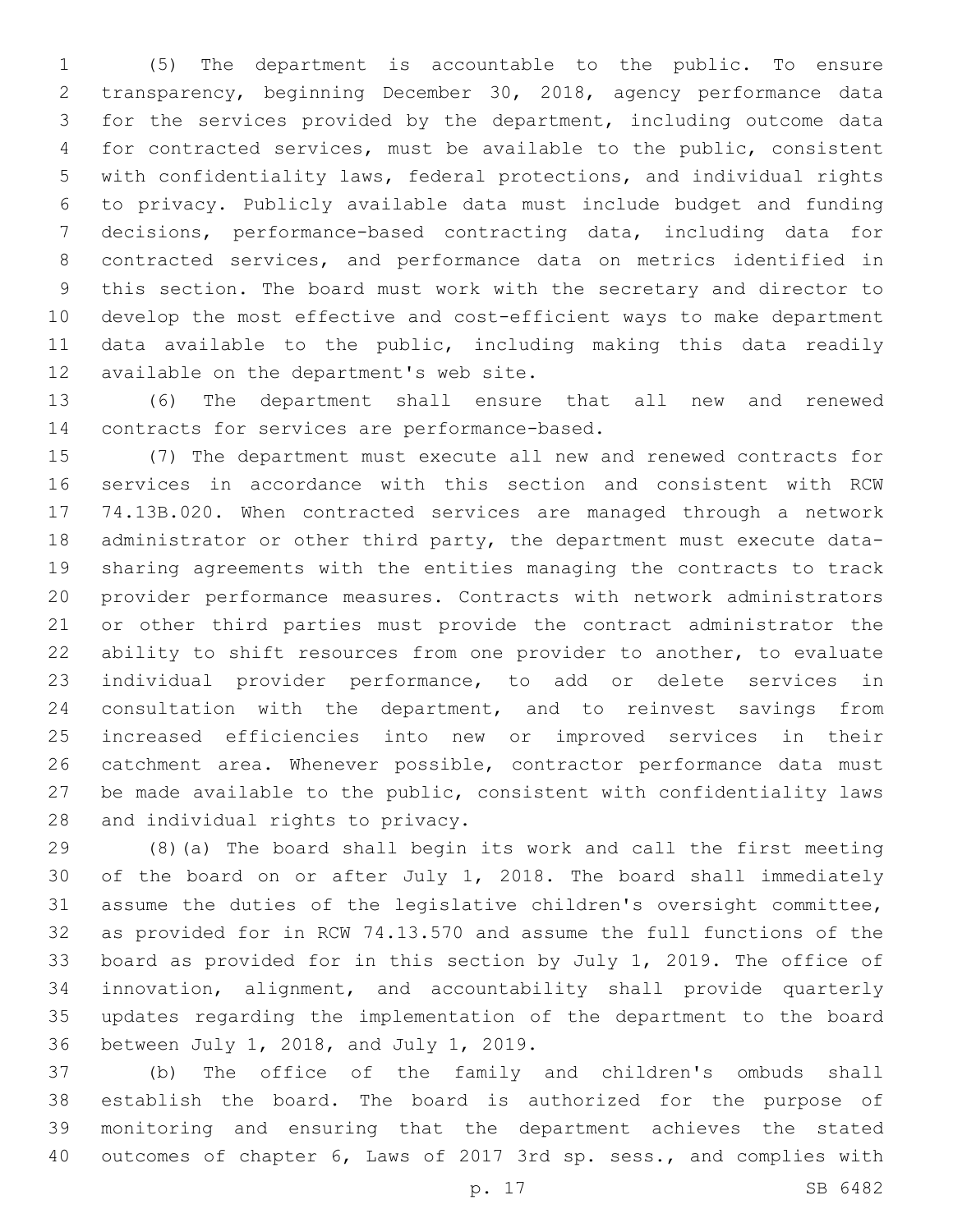administrative acts, relevant statutes, rules, and policies pertaining to early learning, juvenile rehabilitation, juvenile 3 justice, and children and family services. (9)(a) The board shall consist of the following members: (i) Two senators and two representatives from the legislature with one member from each major caucus;6 (ii) One nonvoting representative from the governor's office; (iii) One subject matter expert in early learning; (iv) One subject matter expert in child welfare; (v) One subject matter expert in juvenile rehabilitation and 11 justice; (vi) One subject matter expert in reducing disparities in child 13 outcomes by family income and race and ethnicity; (vii) One tribal representative from west of the crest of the 15 Cascade mountains; (viii) One tribal representative from east of the crest of the 17 Cascade mountains; (ix) One current or former foster parent representative; (x) One representative of an organization that advocates for the 20 best interest of the child; (xi) One parent stakeholder group representative; 22 (xii) One law enforcement representative; (xiii) One child welfare caseworker representative; (xiv) One early childhood learning program implementation 25 practitioner; (xv) One current or former foster youth under age twenty-five; (xvi) One individual under age twenty-five with current or previous experience with the juvenile justice system; (xvii) One physician with experience working with children or 30 youth; and (xviii) One judicial representative presiding over child welfare 32 court proceedings or other children's matters. (b) The senate members of the board shall be appointed by the leaders of the two major caucuses of the senate. The house of representatives members of the board shall be appointed by the leaders of the two major caucuses of the house of representatives. Members shall be appointed before the close of each regular session 38 of the legislature during an odd-numbered year. (c) The remaining board members shall be nominated by the governor, subject to the approval of the appointed legislators by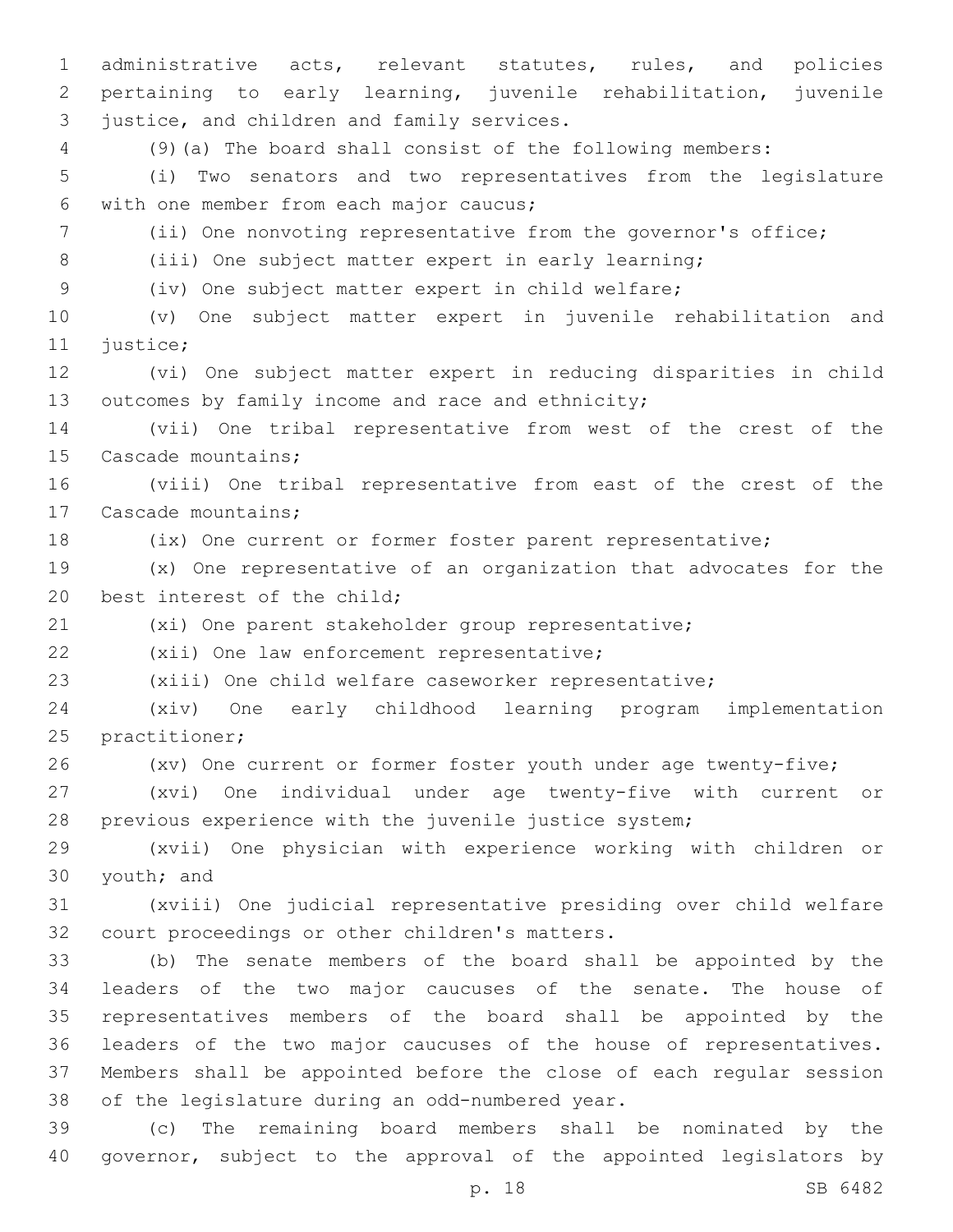majority vote, and serve four-year terms. When nominating and approving members after July 28, 2019, the governor and appointed legislators must ensure that at least five of the board members 4 reside east of the crest of the Cascade mountains.

 (10) The board has the following powers, which may be exercised 6 by majority vote of the board:

 (a) To receive reports of the office of the family and children's 8 ombuds;

 (b) To obtain access to all relevant records in the possession of the office of the family and children's ombuds, except as prohibited 11 by law;

 (c) To select its officers and adoption of rules for orderly 13 procedure;

 (d) To request investigations by the office of the family and 15 children's ombuds of administrative acts;

 (e) To request and receive information, outcome data, documents, materials, and records from the department relating to children and family welfare, juvenile rehabilitation, juvenile justice, and early 19 learning;

 (f) To determine whether the department is achieving the 21 performance measures;

 (g) If final review is requested by a licensee, to review whether department licensors appropriately and consistently applied agency 24 rules ((in child care facility licensing compliance agreements as 25 defined in RCW 43.216.395)) on inspection reports that do not involve a violation of health and safety standards as defined in RCW 43.216.395 in cases that have already been reviewed by the internal review process described in RCW 43.216.395 with the authority to 29 overturn, change, or uphold such decisions;

 (h) To conduct annual reviews of a sample of department contracts for services from a variety of program and service areas to ensure that those contracts are performance-based and to assess the measures 33 included in each contract; and

 (i) Upon receipt of records or data from the office of the family and children's ombuds or the department, the board is subject to the same confidentiality restrictions as the office of the family and children's ombuds is under RCW 43.06A.050. The provisions of RCW 38 43.06A.060 also apply to the board.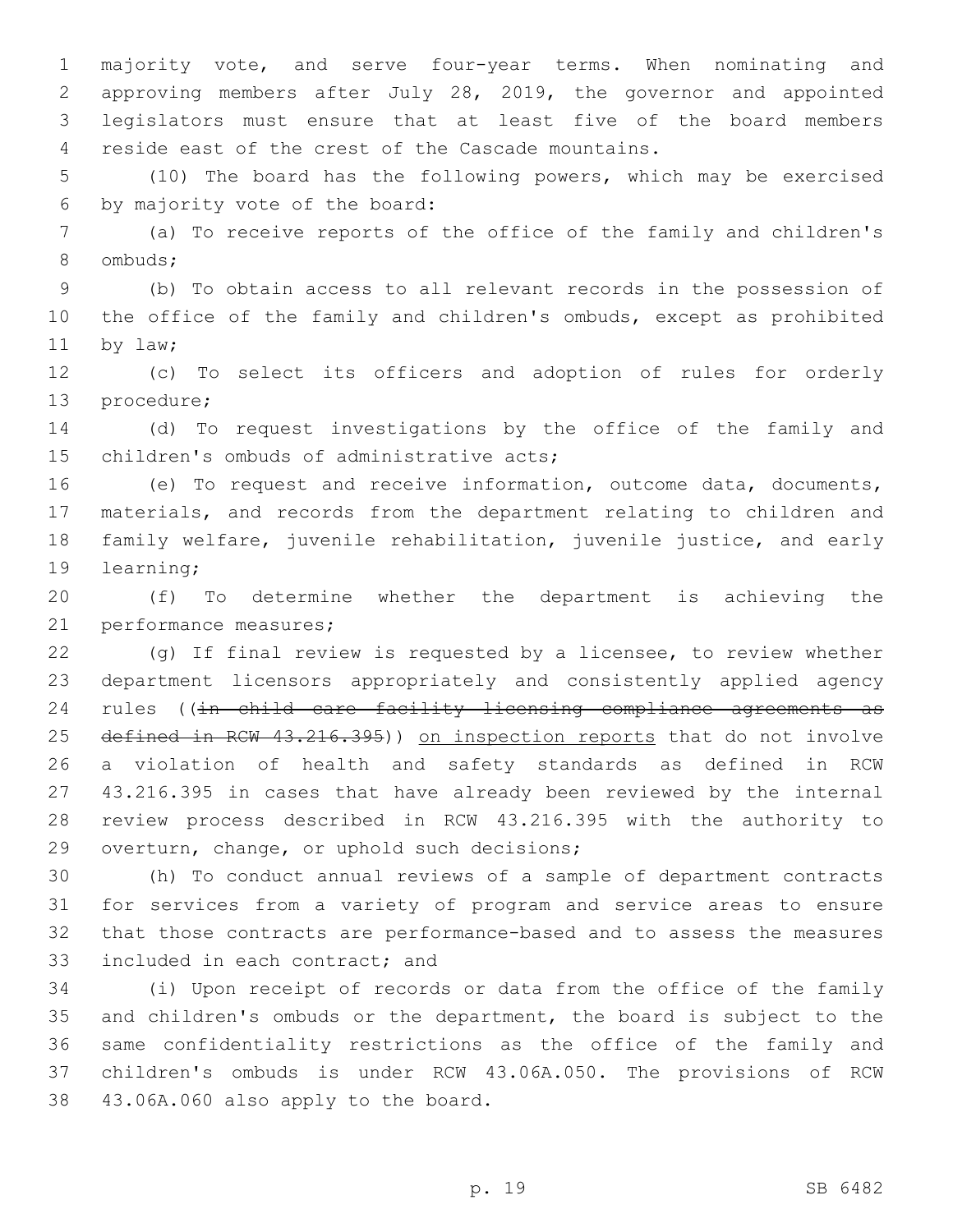(11) The board has general oversight over the performance and policies of the department and shall provide advice and input to the 3 department and the governor.

 (12) The board must no less than twice per year convene stakeholder meetings to allow feedback to the board regarding contracting with the department, departmental use of local, state, private, and federal funds, and other matters as relating to carrying 8 out the duties of the department.

 (13) The board shall review existing surveys of providers, customers, parent groups, and external services to assess whether the department is effectively delivering services, and shall conduct additional surveys as needed to assess whether the department is 13 effectively delivering services.

 (14) The board is subject to the open public meetings act, chapter 42.30 RCW, except to the extent disclosure of records or information is otherwise confidential under state or federal law.

 (15) Records or information received by the board is confidential to the extent permitted by state or federal law. This subsection does not create an exception for records covered by RCW 13.50.100.

 (16) The board members shall receive no compensation for their service on the board, but shall be reimbursed for travel expenses incurred while conducting business of the board when authorized by the board and within resources allocated for this purpose, except appointed legislators who shall be reimbursed for travel expenses in 25 accordance with RCW 43.03.050 and 43.03.060.

 (17) The board shall select, by majority vote, an executive director who shall be the chief administrative officer of the board and shall be responsible for carrying out the policies adopted by the board. The executive director is exempt from the provisions of the state civil service law, chapter 41.06 RCW, and shall serve at the pleasure of the board established in this section.

 (18) The board shall maintain a staff not to exceed one full-time equivalent employee. The board-selected executive director of the board is responsible for coordinating staff appointments.

 (19) The board shall issue an annual report to the governor and legislature by December 1st of each year with an initial report delivered by December 1, 2019. The report must review the department's progress towards meeting stated performance measures and desired performance outcomes, and must also include a review of the 40 department's strategic plan, policies, and rules.